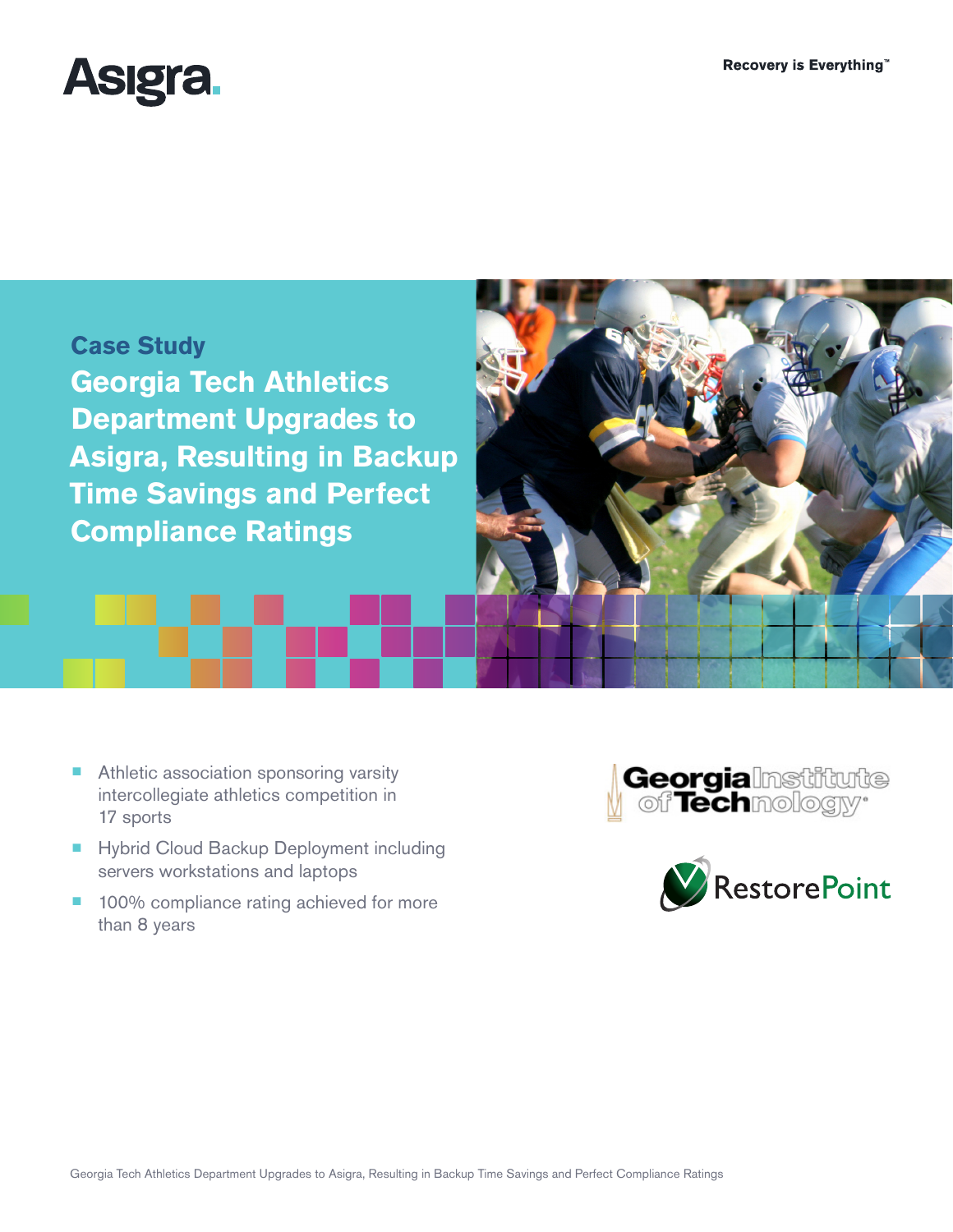

# **SUMMARY**

Georgia Tech's Athletics Department historically relied on in-house tape-based backup to protect data across multiple servers and systems that served hundreds of users. As sponsor of one of the oldest NCAA Division 1 intercollegiate athletics programs in the country, the department needed to ensure security of its key data, from the scoreboard to the stats reported after games, as well as critical data required to run the Athletics Department itself. Yet Georgia Tech realized that its tape-based system was unpredictable, unstable, and insufficient after an IT server went out during the Olympics, resulting in data loss when tape backup failed to restore key data. Other shortcomings of the tape-based system included limited space to store tapes onsite, and the fact that IT staff needed to be available to change the tapes often, which strained the IT department's resources. These reasons combined with the consultative support by [RestorePoint,](http://www.restorepoint.net/) a provider of disaster recovery and backup services powered by Asigra, precipitated the firm's move toward a cloud-based data protection platform.

### **CUSTOMER OVERVIEW**

The Athletics Department at Georgia Tech is a member of the Atlantic Coast Conference (ACC) and has 13 Division 1 sports programs. Georgia Tech's National Collegiate Athletics Association (NCAA) Division 1 intercollegiate athletics program is one of the oldest and most renowned in the United States. Intercollegiate varsity sports sponsored by the Georgia Tech Athletic Association include football, basketball, baseball, golf, tennis, track, and cross country for men and basketball, softball, tennis, track, and cross country for women, among other sports. Georgia Tech additionally offers an array of intramural sports for the larger student body to enjoy year-round competition.

With nearly 600 system users on multiple file and email servers, as well as ticketing and accounting systems that need support and connection to the main campus IT infrastructure, the Athletics Department at Georgia Tech needed a reliable data-protection system. Yet the department was using tape backup and housing all data onsite, which led to growing concerns about in-house storage. The tape-based system also strained the IT department's time and resources because of the need for manual management of the tapes—as well as hardware and software—in house. After a key IT server went down during the Olympics and their tape backup system failed to restore the data smoothly resulting in data loss, it became clear that the Athletics Department needed a more efficient and reliable system for data backup—as well as a secure offsite source for storage in case of another disaster.

#### **BUSINESS SITUATION**

Prior to 2006, tape backup had been the primary data protection technology for all servers and systems within Georgia Tech's Athletics Department. Yet as the department supported nearly 600 system users across multiple systems that required support and connection to the main campus IT infrastructure, the manual process of keeping up with the expanding storage requirements in house became difficult and time-consuming to manage. In addition to needing to find sufficient space to store the tapes, IT staff constantly had to manually change the tapes, creating inefficiencies. After an IT server went down during the Olympics and the department's tape backup system failed to provide sufficient backup to restore the data, Georgia Tech began researching a secure offsite storage solution.

The Athletics Department considered Symantec Backup Exec, Windows backup, and several other systems, but rejected these options because of the need to continuously upgrade to the latest versions that were compatible with the department's current software. Determined to simplify their data center environment, Georgia selected IT services provider RestorePoint to deploy a cloud-based data recovery solution. RestorePoint is an innovative services company that provides data protection and disaster recovery solutions for critical customer data. By offering dramatically faster and more reliable recoveries, the new backup solution from RestorePoint promised to free up stretched IT resources and offer significant cost savings for data protection.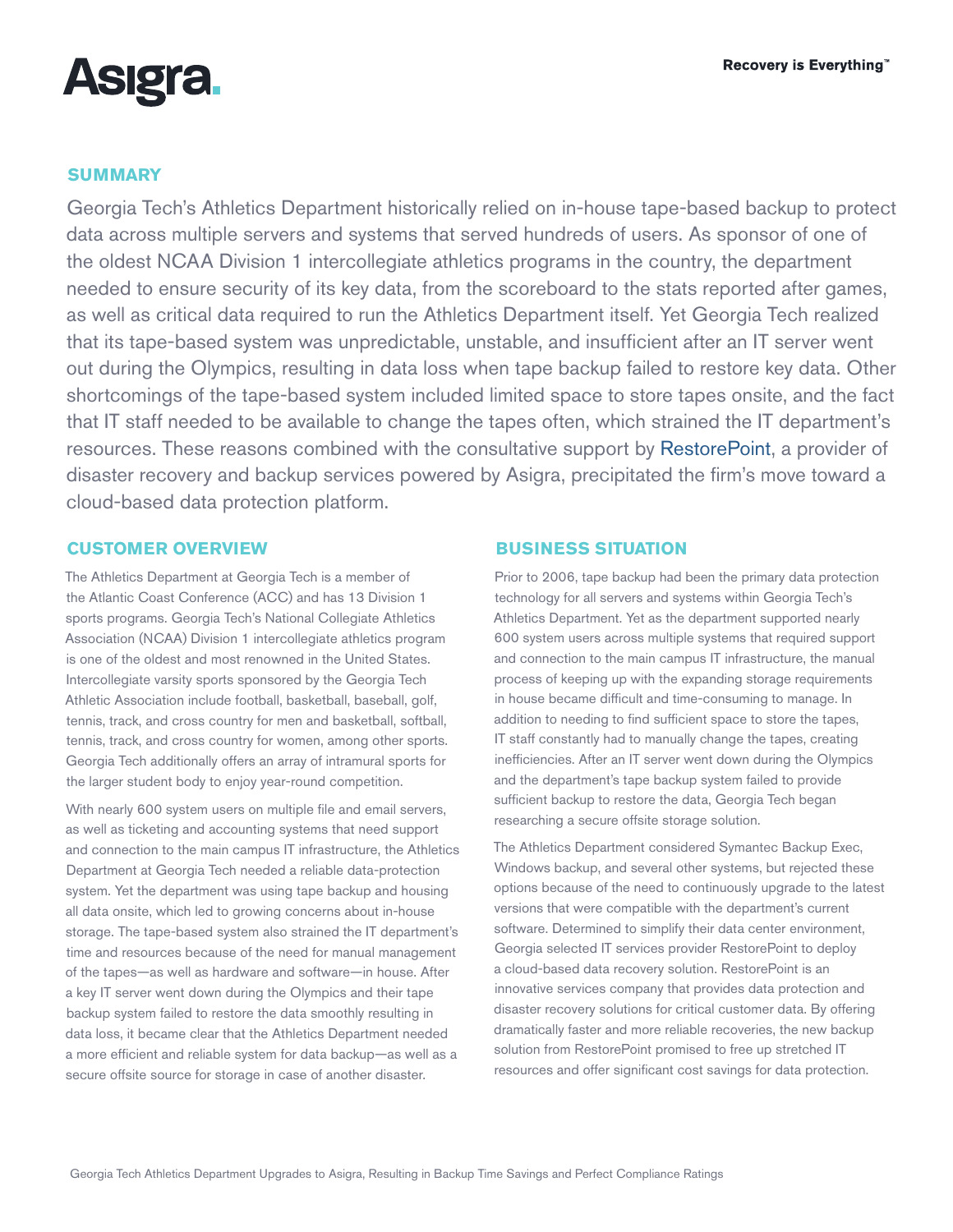

"RestorePoint takes ownership when there is a problem and tries to solve the issue before we even know there is anything wrong. With the RestorePoint-Asigra solution, we now have a true disaster recovery plan.<sup>"</sup>

> **Anthony Bridges, Director of Information Technology Georgia Tech Athletics Department**

# **SOLUTION**

RestorePoint's cloud backup service was deployed in a hybrid configuration without agents across Georgia Tech's distributed enterprise. The solution is powered by Asigra software, the industry's leading agentless cloud-based data recovery software with over one million installations worldwide.

The agentless software is built for efficient operation and easily integrates with public, private, and hybrid cloud architectures. Georgia Tech highlighted the following capabilities as key factors for selecting the solution:

- Simple, centralized backup that eliminates the need for multiple point solutions
- Highly scalable design that expands as the department's needs require
- Device agnostic support for a wide range of computing systems
- ¾ Ability to reduce the cost of backup using Asigra's policy-based Backup Lifecycle Management (BLM) function which provides long term archival storage of backup data
- **[NIST FIPS 140-2 certified security](http://www.asigra.com/fips-140-2-certification-backup) with AES-256 encryption in-flight and at-rest.**

Another key feature of the solution that Georgia Tech valued was its ability to satisfy compliance requirements. Each year, the state of Georgia conducts an audit of the department, and because of the services provided by the RestorePoint-Asigra solution, the department has received a 100 percent compliance rating on the audit each year since implementing the solution eight years ago.

"Thanks to RestorePoint, we were able to get rid of all onsite tapes and now have the security provided by offsite data storage. We need less manpower to monitor backups, so the IT department is able to spend more time on other issues and not have to worry about the backups.<sup>"</sup>

> **Anthony Bridges, Director of Information Technology Georgia Tech Athletics Department**

## **ENVIRONMENT**

- Widely distributed IT environment that supports nearly 600 system users
- Multiple file and email servers-and ticketing and accounting systems that need support and connection to the main campus IT infrastructure
- Diverse range of systems under protection, including servers, workstations and laptops
- Hybrid cloud backup deployment with both high performance local recovery and remote disaster recovery capabilities.

# **ASIGRA CLOUD-BASED DATA RECOVERY DELIVERS**

- Single integrated solution for all data protection needs
- Policy-based protection based on the user's IT environment and recovery requirements
- Ability to transition internal IT resources to more strategic operations
- Data encryption that secures data in-flight and at-rest
- High-performance data recovery compared to tape.